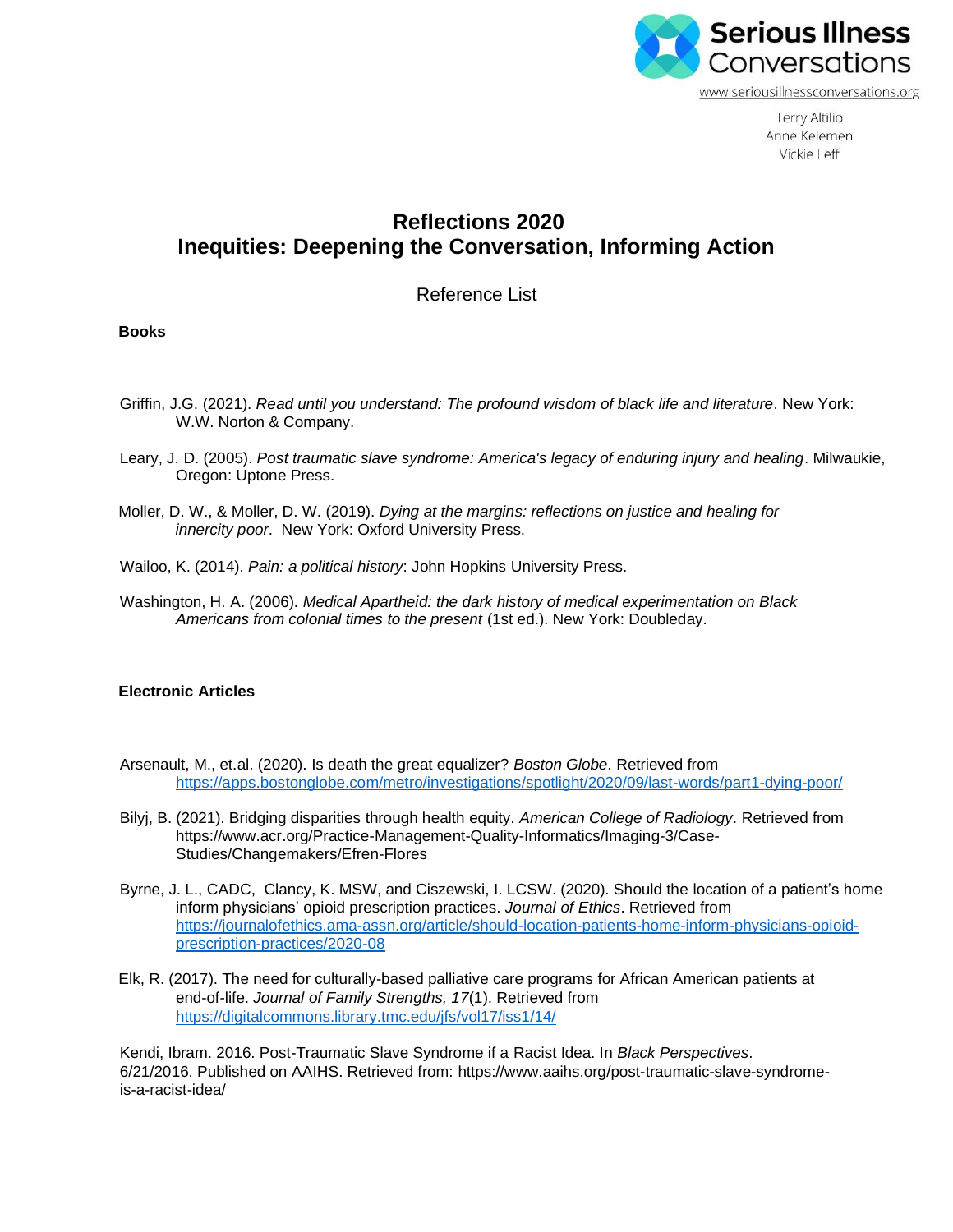- Lamas, D. ( 11/24/2021). Who deserves a lifesaving organ? *New York Times*. Retrieved from <https://www.nytimes.com/2021/11/24/opinion/organ-transplant.html>
- Lamas, D. (10/6/2021). 'You're dying', I told my patient. I wish I hadn't. Retrieved from [Opinion | Why a Patient](https://www.nytimes.com/2021/10/06/opinion/doctor-patient-death-truth.html)  in Denial Is So Tough for Doctors - [The New York Times \(nytimes.com\)](https://www.nytimes.com/2021/10/06/opinion/doctor-patient-death-truth.html)
- Laws, T. (2019). How race matters in the physician-assisted suicide debate. Retrieved from https:// religionandpolitics.org/2019/09/03/how-race-matters-in-the-physician-assisted-suicide-debate/
- Martinez, M., & Kawam, E. (2018). Historical trauma and social work: What you need to know. *Social Work*. Retrieved from [https://www.socialworker.com/feature-articles/practice/historical-trauma](https://www.socialworker.com/feature-articles/practice/historical-trauma-%20%20%20%20%20%20%20%20%20%20%20%20%20%20%20%20%09%09and-social-work-what-you-need-to-know/)[and-social-work-what-you-need-to-know/](https://www.socialworker.com/feature-articles/practice/historical-trauma-%20%20%20%20%20%20%20%20%20%20%20%20%20%20%20%20%09%09and-social-work-what-you-need-to-know/)
- Maybank, A., Jones, C.P., Blackstock, U., Crear Perry, J. (2020, 12/26/20). Say her name. *Washington Post*. Retrieved from https://www.washingtonpost.com/opinions/2020/12/26/say-her-name-dr-susan-moore/
- Moorhouse, A. (2020). Decision fatigue: less is more when making choices with patients. *Br J Gen Pract, 70*(697), 399. doi:https://doi.org/10.3399/bjgp20X711989
- Mount, G. E. (2016). Is post traumatic slave syndrome stamped from the beginning. *Black Perspectives*. Retrieved from https://www.aaihs.org/is-post-traumatic-slave-syndrome-stamped-from-the-beginning/
- Nichols, E. Model for the philosophical aspects of culture. Adapted by Karen Trader. Retrieved from <https://aiforeducators.files.wordpress.com/2011/04/ed-nichols-cultural-philosophies.doc>
- Oppel, R. (2020). The fullest look yet at the racial inequality of Coronavirus. *New York Times*. Retrieved from [https://www.nytimes.com/interactive/2020/07/05/us/coronavirus-latinos-african-americans-cdc](https://www.nytimes.com/interactive/2020/07/05/us/coronavirus-latinos-african-americans-cdc-data.html)[data.html](https://www.nytimes.com/interactive/2020/07/05/us/coronavirus-latinos-african-americans-cdc-data.html)
- Plumer, B., Popovich, N. (2020, 8/24/2020). How decades of racist housing left neighborhoods sweltering. *New York Times*. Retrieved from [https://www.nytimes.com/interactive/2020/08/24/climate/racism-redlining](https://www.nytimes.com/interactive/2020/08/24/climate/racism-redlining-cities-global-warming.html)[cities-global-warming.html](https://www.nytimes.com/interactive/2020/08/24/climate/racism-redlining-cities-global-warming.html)
- Warraich, H. (2020). Racial disparities seen in how doctors treat pain, even among children. *Washington Post*. Retrieved from [https://www.washingtonpost.com/health/racial-disparities](https://www.washingtonpost.com/health/racial-disparities-seen-in-how-doctors-treat-pain-even-among-children/2020/07/10/265e77d6-b626-11ea-aca5-ebb63d27e1ff_story.html)[seen-in-how-doctors-treat-pain-even-among-children/2020/07/10/265e77d6-b626-11ea-aca5](https://www.washingtonpost.com/health/racial-disparities-seen-in-how-doctors-treat-pain-even-among-children/2020/07/10/265e77d6-b626-11ea-aca5-ebb63d27e1ff_story.html) [ebb63d27e1ff\\_story.html](https://www.washingtonpost.com/health/racial-disparities-seen-in-how-doctors-treat-pain-even-among-children/2020/07/10/265e77d6-b626-11ea-aca5-ebb63d27e1ff_story.html)

Journal Articles

- Baker, R. B., Washington, H. A., Olakanmi, O., Savitt, T. L., Jacobs, E. A., Hoover, E., & Wynia, M. K. (2008). African American physicians and organized medicine, 1846-1968: origins of a racial divide. *JAMA, 300*(3), 306-313. doi:10.1001/jama.300.3.306
- Baker, R. B., Washington, H. A., Olakanmi, O., Savitt, T. L., Jacobs, E. A., Hoover, E., & Williams, D. R. (2009). Creating a segregated medical profession: African American physicians and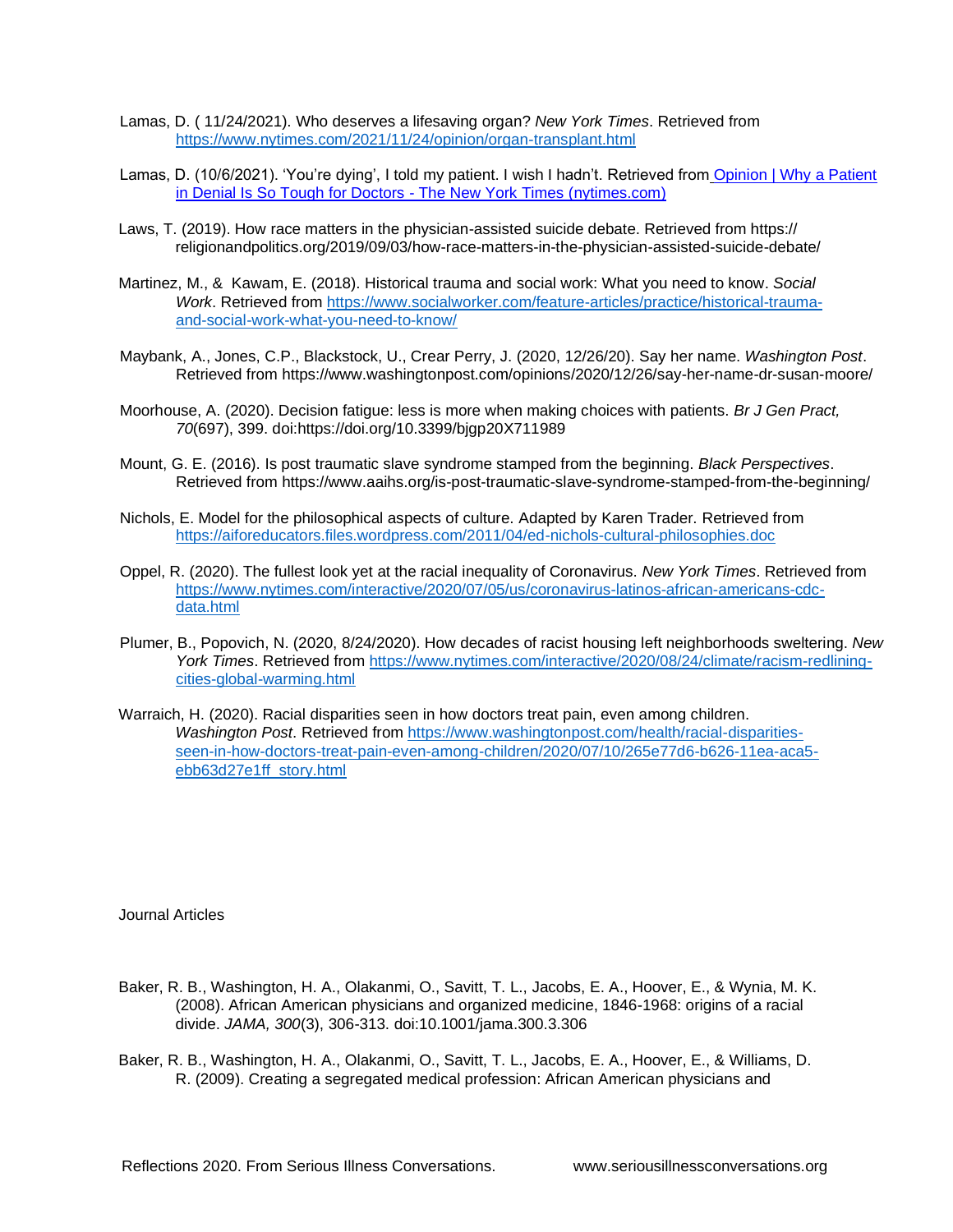organized medicine, 1846-1910. *J Natl Med Assoc, 101*(6), 501-512. doi:10.1016/ s0027- 9684(15)30935-4

- Barness, et. al. (2020). Societies position statements on physician assisted suicide & euthanasia. *BMC Med Ethics, 21*(111).
- Burgess, D. J. (2011). Addressing racial healthcare disparities: how can we shift the focus from patients to providers? *J Gen Intern Med, 26*(8), 828-830. doi:10.1007/s11606-011-1748-z
- Chapman, E. N., Kaatz, A., & Carnes, M. (2013). Physicians and implicit bias: how doctors may unwittingly perpetuate health care disparities. *J Gen Intern Med, 28*(11), 1504-1510. doi:10.1007/s11606-013-2441-1
- Crawley, L. M. (2005). Racial, cultural, and ethnic factors influencing end-of-life care. *J Palliat Med, 8 Suppl 1*, S58-69. doi:10.1089/jpm.2005.8.s-58
- Crear-Perry, J., Maybank, A., Keeys, M., Mitchell, N., & Godbolt, D. (2020). Moving towards anti-racist praxis in medicine. *Lancet, 396*(10249), 451-453. doi:10.1016/S0140-6736(20)31543-9
- Dyrbye, L. N., Thomas, M. R., Eacker, A., Harper, W., Massie, F. S., Jr., Power, D. V., & Shanafelt, T. D. (2007). Race, ethnicity, and medical student well-being in the United States. *Arch Intern Med, 167*(19), 2103-2109. doi:10.1001/archinte.167.19.2103
- Elbaum, A. (2020). Black lives in a pandemic: Implications of systemic injustice for end-of-life care. *Hastings Cent Rep, 50*(3), 58-60. doi:10.1002/hast.1135
- Elbaum, A. (2020). Earning patient trust: More than a question of signaling. *Hastings Center Report, 50*(1), 29- 31.
- Elk, R. (2016). The first step is recognizing, acknowledging, and respecting the inequity, disrespect, and disregard our African American patients have experienced. *J Palliat Med, 19*(2), 124-125. doi:10.1089/jpm.2015.0524
- Elk, R., Emanuel, L., Hauser, J., Bakitas, M., & Levkoff, S. (2020). Developing and testing the feasibility of a culturally based tele-palliative care consult based on the cultural values and preferences of southern, rural African American and White community members: A program by and for the community. *Health Equity, 4*(1), 52-83. doi:10.1089/heq.2019.0120
- Gaither, J. R., Gordon, K., Crystal, S., Edelman, E. J., Kerns, R. D., Justice, A. C. & Becker, W. C. (2018). Racial disparities in discontinuation of long-term opioid therapy following illicit drug use among black and white patients. *Drug Alcohol Depend, 192*, 371-376. doi:10.1016/ j.drugalcdep.2018.05.033
- Halpern, J. (2013). From idealized clinical empathy to empathic communication in medical care. *Medicine, Health Care and Philosophy, Summer 2013*.
- Hoffman, K. M., Trawalter, S., Axt, J. R., & Oliver, M. N. (2016). Racial bias in pain assessment and treatment recommendations, and false beliefs about biological differences between blacks and whites. *Proc Natl Acad Sci USA, 113*(16), 4296-4301. doi:10.1073/pnas.1516047113
- Johnson, S., Williams, S., Pickard, J. (2015). Trauma, religion and social support among African American women. *Social Work & Christianity, 43*(1).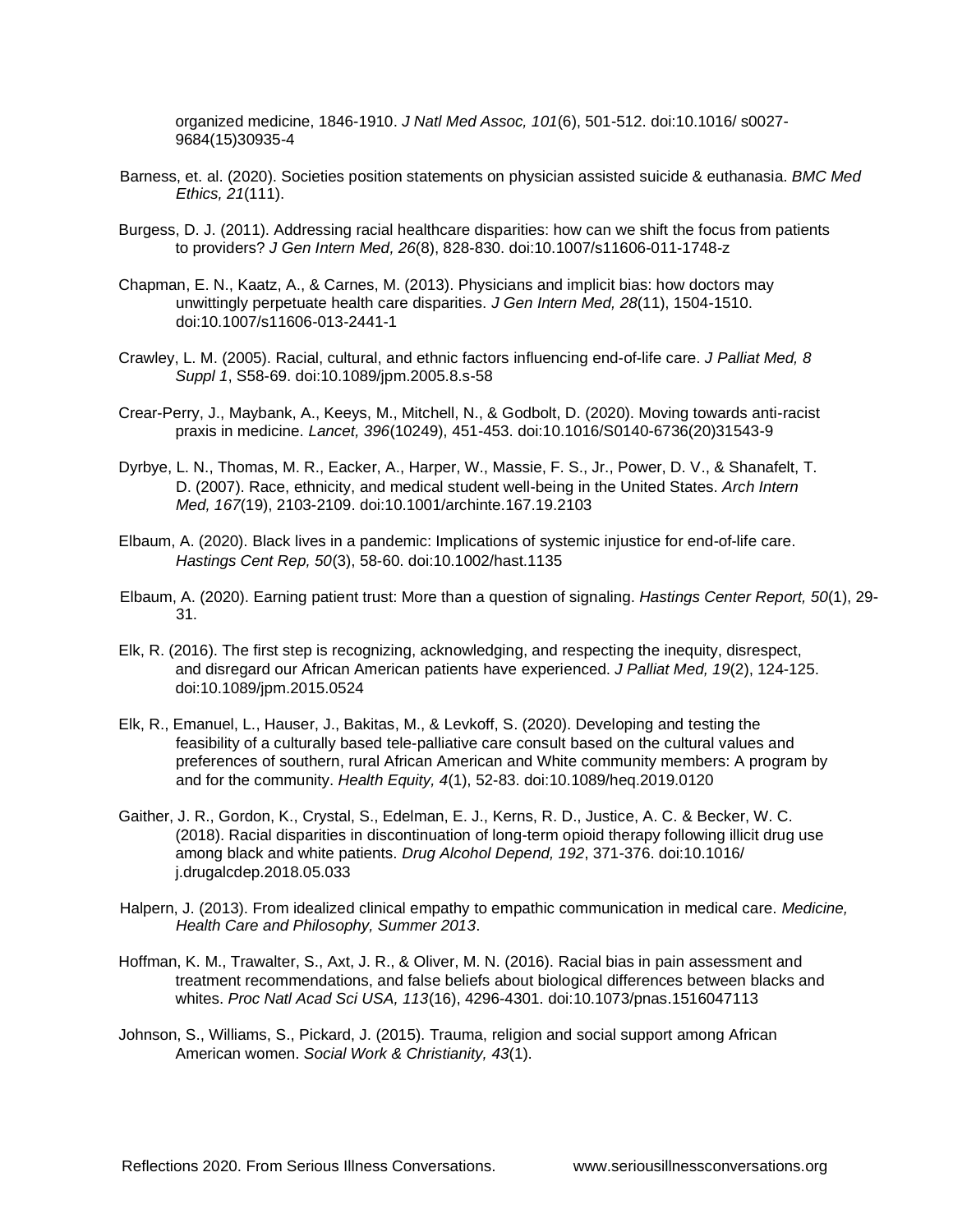- Kagawa-Singer, M., & Blackhall, L. J. (2001). Negotiating cross-cultural issues at the end of life: "You got to go where he lives". *JAMA, 286*(23), 2993-3001. doi:10.1001/jama.286.23.2993
- Kwak, J., & Haley, W. E. (2005). Current research findings on end-of-life decision making among racially or ethnically diverse groups. *Gerontologist, 45*(5), 634-641. doi:10.1093/geront/ 45.5.634
- Nunez, A., Madison, M., Schiavo, R., Elk, R., & Prigerson, H. G. (2020). Responding to healthcare disparities and challenges with access to care during COVID-19. *Health Equity, 4*(1), 117-128. doi:10.1089/heq.2020.29000.rtl
- Paul-Emile, K., Smith, A. K., Lo, B., & Fernandez, A. (2016). Dealing with racist patients. *N Engl J Med, 374*(8), 708-711. doi:10.1056/NEJMp1514939
- Rich, B. A. (2013). Distinguishing difficult patients from difficult maladies. *Am J Bioeth, 13*(4), 24-26. doi:10.1080/15265161.2013.767957
- van Ryn, M., Burgess, D.J., Dovidio, J.F., Phelan, S.M., Saha, S., Malat, J., Griffin, J.M., Fu, S.S., & Perry, S. (2011). The impact of racism on clinician cognition, behavior and clinical decision making. *Du Boois Rev., 8*(1), 199-218.doi: 10.1017/S1742058X11000191. PMID: 24761152; PMCID: PMC3993983
- Sederstrom, N. O., & Wiggleton-Little, J. (2021). Acknowledging the burdens of 'Blackness'. *HEC Forum, 33*(1-2), 19-33. doi:10.1007/s10730-021-09444-w
- Shen, M. J., Peterson, E. B., Costas-Muniz, R., Hernandez, M. H., Jewell, S. T., Matsoukas, K., & Bylund, C. L. (2018). The effects of race and racial concordance on patient-physician communication: A systematic review of the literature. *J Racial Ethn Health Disparities, 5*(1), 117-140. doi:10.1007/s40615-017-0350-4
- Sjoding, M. W., Dickson, R. P., Iwashyna, T. J., Gay, S. E., & Valley, T. S. (2020). Racial bias in pulse oximetry measurement. *N Engl J Med, 383*(25), 2477-2478. doi:10.1056/NEJMc2029240
- Sullivan, L. S. (2020). Trust, risk, and race in American medicine. *Hastings Cent Rep, 50*(1), 18-26. doi:10.1002/hast.1080
- Vyas, D. A., Eisenstein, L. G., & Jones, D. S. (2020). Hidden in plain sight Reconsidering the use of race correction in clinical algorithms. *N Engl J Med, 383*(9), 874-882. doi:10.1056/ NEJMms2004740
- Washington, H. A., Baker, R. B., Olakanmi, O., Savitt, T. L., Jacobs, E. A., Hoover, E., & Williams, D. R. (2009). Segregation, civil rights, and health disparities: the legacy of African American physicians and organized medicine, 1910-1968. *J Natl Med Assoc, 101*(6), 513-527. doi:10.1016/s0027-9684(15)30936-6

#### **Online Multimedia**

NIHCM (Producer). (2020). Systemic Racism is a Public Health Crisis. <https://nihcm.org/publications/systemic-racism-is-a-public-health-crisis>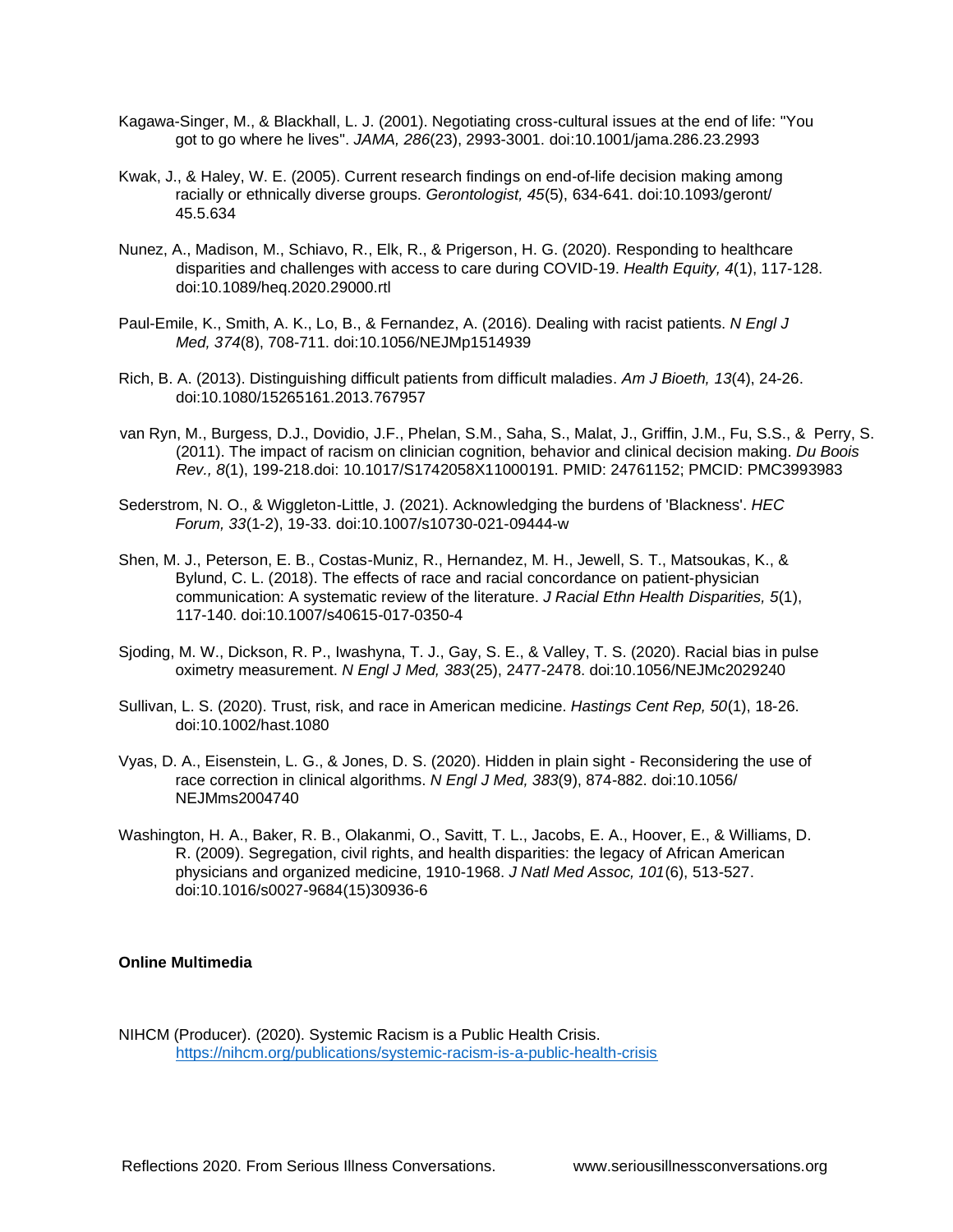## **Podcasts**

- (2021). *Is pain what the patient says it is? How our bias can impact how we treat pain.* Retrieved from [https://www.podpage.com/the-gritty-nurse-podcast/is-pain-what-the-patient-says-it-is-how-our-bias](https://www.podpage.com/the-gritty-nurse-podcast/is-pain-what-the-patient-says-it-is-how-our-bias-can-impact-how-we-treat-pain/)[can-impact-how-we-treat-pain/](https://www.podpage.com/the-gritty-nurse-podcast/is-pain-what-the-patient-says-it-is-how-our-bias-can-impact-how-we-treat-pain/)
- (2021). *Read until you understand The profound wisdom of Black life and literature* Retrieved from [https://www.readlearnlivepodcast.com/read-until-you-understand-ep-93-with-farah-jasmine](https://www.readlearnlivepodcast.com/read-until-you-understand-ep-93-with-farah-jasmine-griffin/)[griffin/](https://www.readlearnlivepodcast.com/read-until-you-understand-ep-93-with-farah-jasmine-griffin/)
- (2021) Morrison, Sean. *Debate on advance directives: Advance care planning is wrong.* [www.GeriPal.org](http://www.geripal.org/)

#### **Videos**

- "Whose Pain Matters? Reflections on Race, Social Justice, and COVID-19's Revealed Inequalities." Dr. Keith Wailoo. Nov. 18, 2020. [https://youtu.be/\\_arei42wnXc](https://youtu.be/_arei42wnXc)
- "Say Her Name: Dr. Susan Moore". Democracy Now episode. <https://youtu.be/sVF7s5WHnVw>
- "Dr. Mike's Review of John Oliver Episode".<https://www.youtube.com/watch?v=RhArakH5cTU>
- "John Oliver: Last Week Tonight. Bias in Medicine".<https://www.youtube.com/watch?v=TATSAHJKRd8>
- "The ACES Aware Video on Racism and Discrimination as Risk Factors for Toxic Stress." <https://www.youtube.com/watch?v=qPdhBKF7bFE>
- "The Danger of the Single Story". Chimamanda Ngozi Adichie <https://www.youtube.com/watch?v=D9Ihs241zeg>
- "Race Matters. Ethnic, Cultural & Spiritual Considerations in Aid in Dying". Presented by the National Clinicians Conference on Medical Aid in Dying; with Terri Laws, Tracey Bush, Alan Elbaum. 2020.<https://vimeo.com/396806694>
- Dr. Joy DeGruy Presentation in Feb. 2017 at University of Virginia <https://youtu.be/laztUibh-v0>
- Dr. Edwin Nichols on Dichotomous Login and Colorism. April 18, 2018. The Philippe SHOCK Matthews show.<https://www.youtube.com/watch?v=ovx7KwSomPY> (See Model for philosophical aspects of culture in listing of electronic articles)
- Dr. Edwin Nichols on the Dichotomous Logic of Domestic White Terrorism. January 18, 2021. .The Philippe SHOCK Matthews show. [https://www.youtube.com/watch?v=suxWiGc3a-c.](https://www.youtube.com/watch?v=suxWiGc3a-c)
- Prioritizing Equity: Examining Race-based Medicine. American Medical Association [https://edhub.ama-assn.org/ama-center-health-equity/video](https://edhub.ama-assn.org/ama-center-health-equity/video-)player/18638514?widget=personalizedcontent&previousarticle=18633568